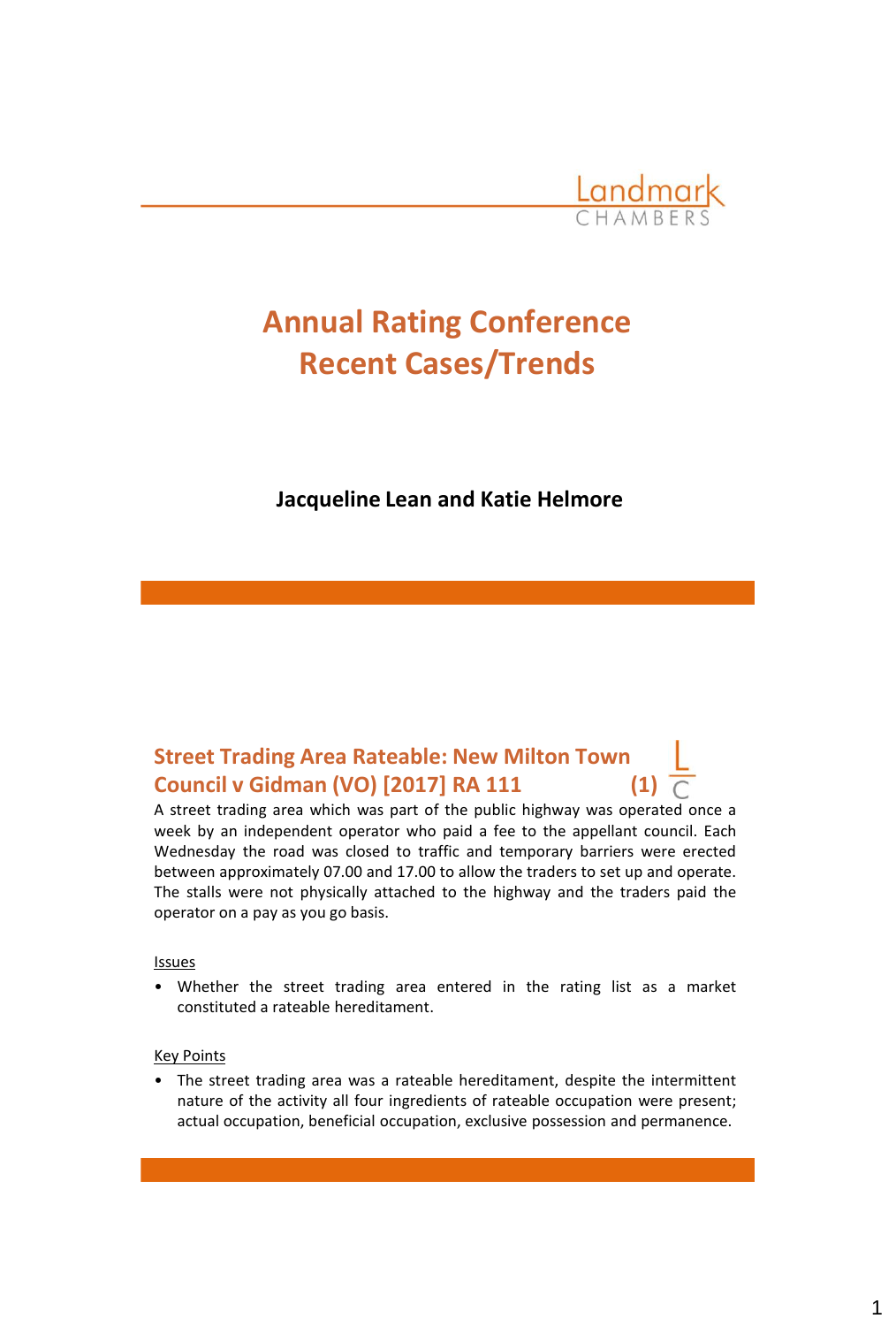### **New Milton Town Council v Gidman (VO) [2017] (2)**

- Actual occupation: the market had been run for 11 years prior to the material day by an independent operator on behalf of the appellant council.
- Beneficial occupation: the payment by the operator of a significant amount for the right to operate the market (profit was not a prerequisite)
- Exclusive occupation: to be determined by reference to the nature of the hereditament. Although the general public retained rights of access only the operator had the exclusive right to occupy a market. Further, members of the public could only trade with a trading licence, permission of the operator and payment of a daily rate
- Permanence: the market had been in operation for around 11 years prior to 1 April 2010.

### **Air Handling System in Retail Warehouse valuation of plant: Iceland Food Ltd v Berry (VO) [2017] RA 1 (1)**

Retail warehouse operated by Iceland with a large number of integral cabinets and an air handling system to control the heat generated by such cabinets.

#### Issue

• Whether the air handling system was non rateable plant used mainly as part of trade processes

- There is not a two stage approach to trade processes. The issue should not be addressed by asking if the relevant activity is a "process", and then by seeking to relate it to the trade of the ratepayer.
- Both the conjunction of the expression with manufacturing operations and that it is an exception to a general rule point to a less expansive approach to the scope of trade processes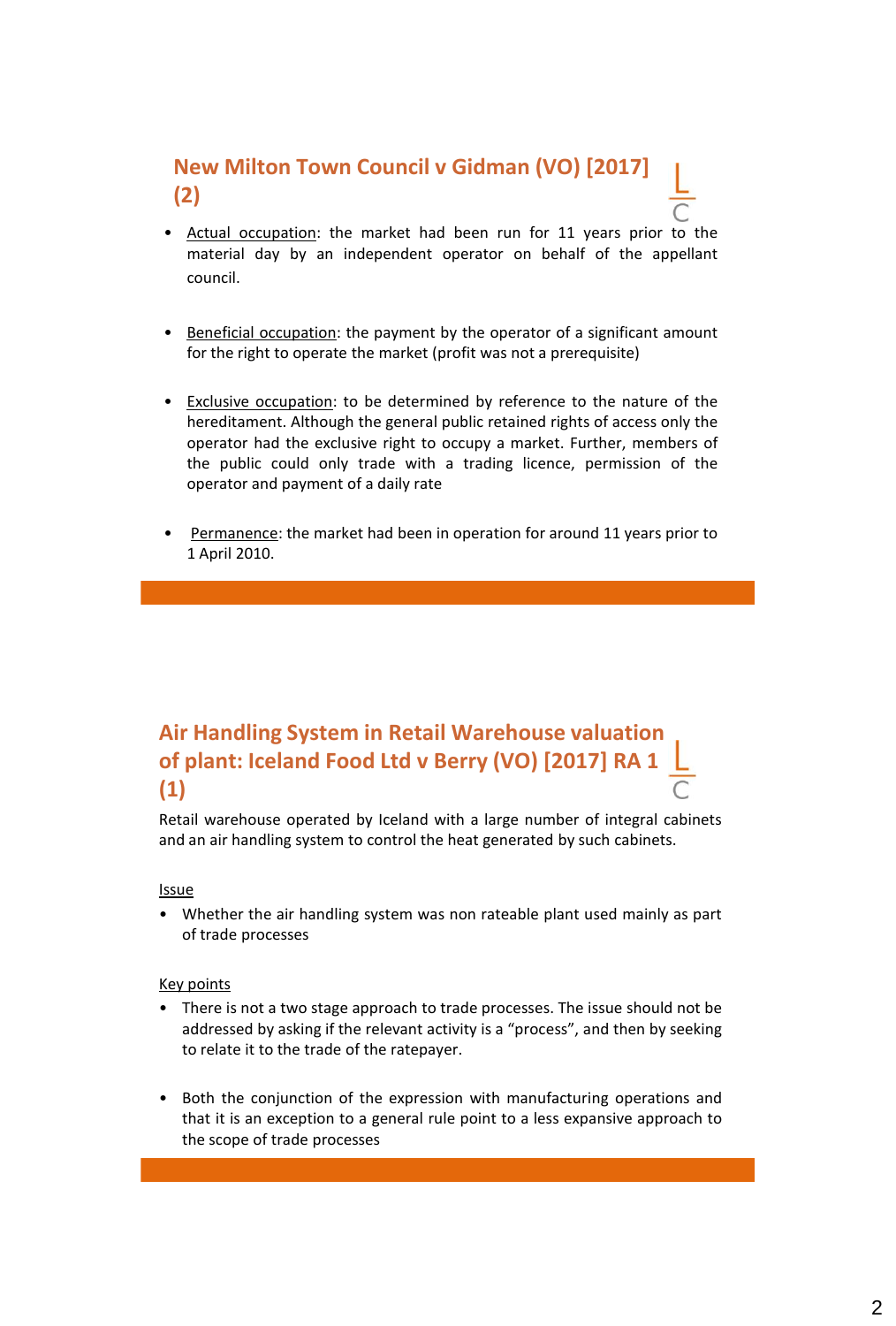### **Iceland Food Ltd v Berry (VO) [2017] RA 1 (2)**

- The common defining characteristic of manufacturing operations and trade processes is activity bringing about a transition from one state or condition to another
- Since all retail warehouses require heating, cooling and ventilation, the plant and machinery installed to provide those services cannot properly be regarded as being used as part of manufacturing operations or trade processes.
- The display of goods for retail sale is the antithesis of a trade process. The fact that Iceland required more substantial equipment did not turn the air handling system into plant or machinery used mainly as part of trade processes.
- The requirement that the plant is used in connection with services *mainly* as part of a trade process is a secondary control, but not a primary one. It must first be established that the relevant activity is a trade process.

### **Valuation- Restrictive Covenant Disregarded: Pearl Group Services Limited v Alexander (V0) (1)**

Sports ground and sports centre in Nene Park with a restrictive covenant against user as a private sports ground for a major employer of personnel close to Peterborough

#### Issue

Whether the restrictive covenant had the attributes of a statutory restriction and should be taken into account in ascertaining rateable value

- The restrictive covenant did not have the attributes of a statutory requirement and would not be taken into account
- Covenants in a lease do not affect rateable value. Statutory restrictions which are 'attached' to the hereditament are taken into account as they are an inherent or intrinsic part of the hereditament: *Port of London Authority v Orsett Union Assessment Committee* [1920] AC 273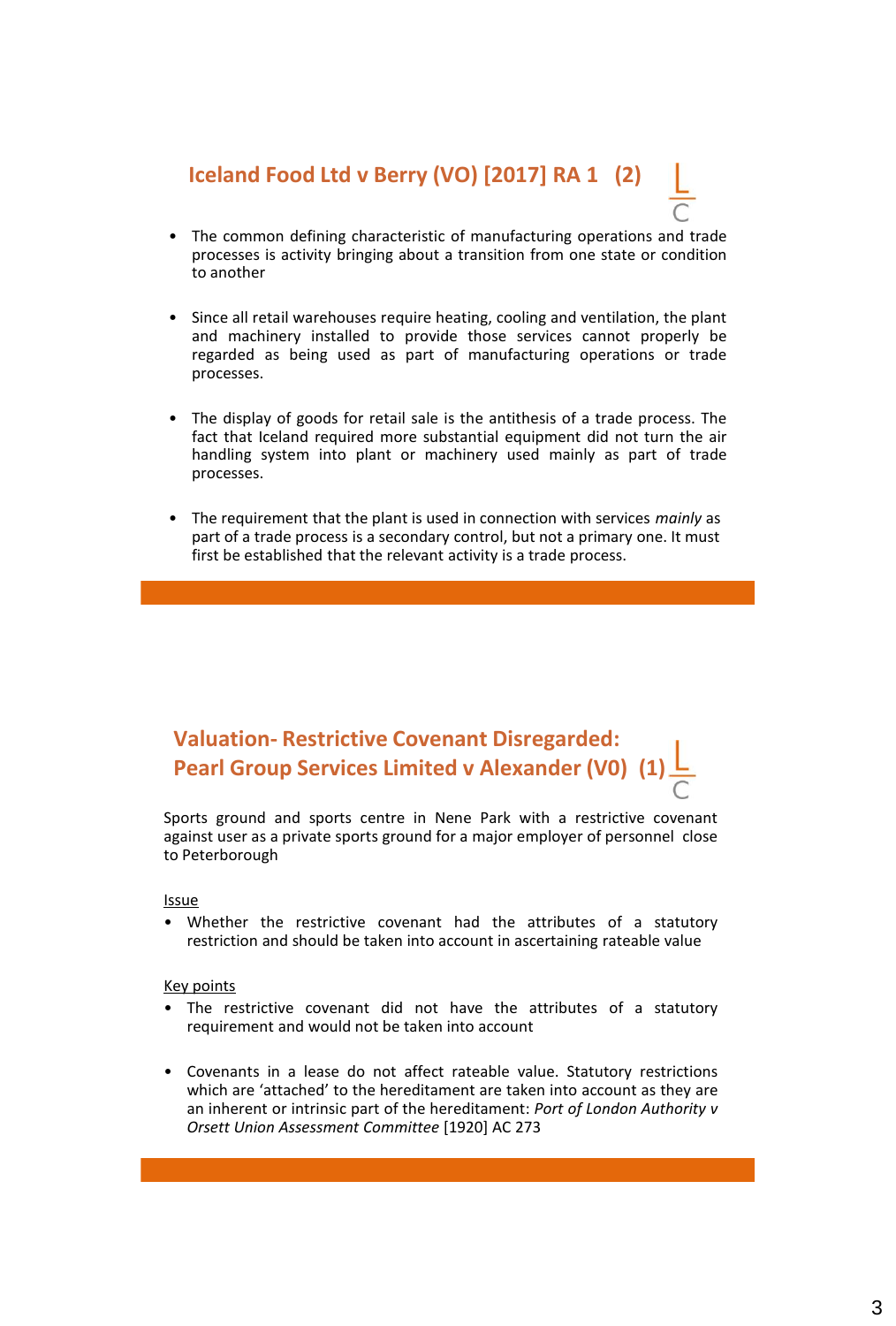### **Valuation- Restrictive Covenant Disregarded: Pearl Group Services Limited v Alexander (V0) (2)**

- Covenants which are in substance statutory requirement may be taken into account: *Burnell v Downham Market UDC* [1952] 2 QB 55
- Although the headlease was granted by a development corporation with statutory powers, Peterborough Development Corporation, upon the disposal to a company limited by guarantee, Nene Park Trust, PDC's statutory obligation was discharged
- The fact that NPT is regulated under the Companies Act 2006 and by the Charity Commission does not mean that its rights and obligations under the lease have the attributes of statutory rights and obligations
- The existence of the right for the appellant to apply for a release or modification of the restrictive covenant pursuant to section 84 Law of Property Act 1925 demonstrated that it did not have the force of a statutory requirement.

### **Nominal Value for Offices Rejected: Hewitt (VO) Telereal Trillium [2016] RA 349 (1)**

Purpose built office block previously occupied by HMRC and DWP where, as at the AVD, they had indicated an intention to vacate and had done so by 01.04.2010

#### Issue

• Where there was nobody in the real world who would be prepared to pay or bid a positive price for the property as at the AVD although comparable office properties were let was a nominal value appropriate

- A nominal value was not appropriate and the property would be valued by reference to the 'general demand' as demonstrated by the occupied comparable properties
- It must be assumed that a hypothetical LL and a hypothetical T will agree terms for a letting even where nobody in the real work would take the property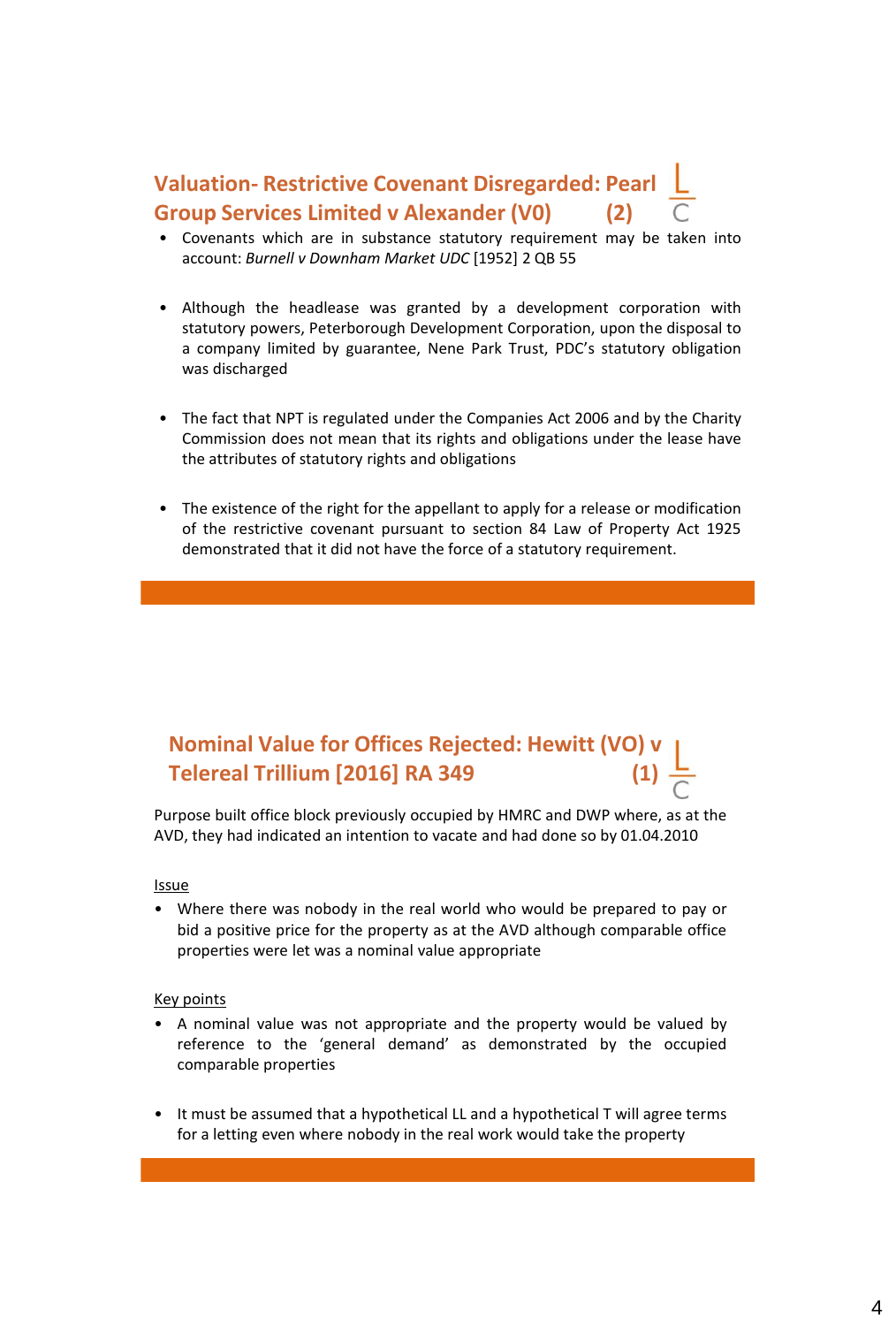## **Hewitt (VO) v Telereal Trillium [2016] RA 349**

- A nil value will only be appropriate where either:
	- The hereditament is intrinsically valueless and "struck with sterility in any and everybody's hands"; or
	- The responsibilities of the tenancy are so great as to result in the occupation being burdensome rather than beneficial in the commercial sense (*Hoare (VO) v National Trust* [1998] RA 391) ;
- It is only permissible to attribute to the hypothetical tenant the characteristic of not wanting the tenancy at all where either i) the hereditament is intrinsically valueless or ii) where the responsibilities of are such that no beneficial occupation is possible in a commercial sense.
- Permission to appeal to the Court of Appel was granted by the Lands Chamber on 3 August 2016

### **Valuation of a Retail Store: Debenhams v Commissioner of Valuation for Northern Ireland [2016] RA 217**

Large Debenhams store at the entrance to a shopping centre with an unusual layout and limited display frontage valued as a retail store

#### Issue

• Whether the hereditament should be valued as an 'ordinary shop' on the zoned basis or as a 'retail store' on the overall approach

#### Key Points

• The distinction between an ordinary shop and a retail store is a matter of expert judgment with the primary factor being size. Where a unit is close to the threshold based on size if the display frontage of a large retail unit is limited to something significantly less than that of an ordinary or standard unit this would support treatment as a retail store.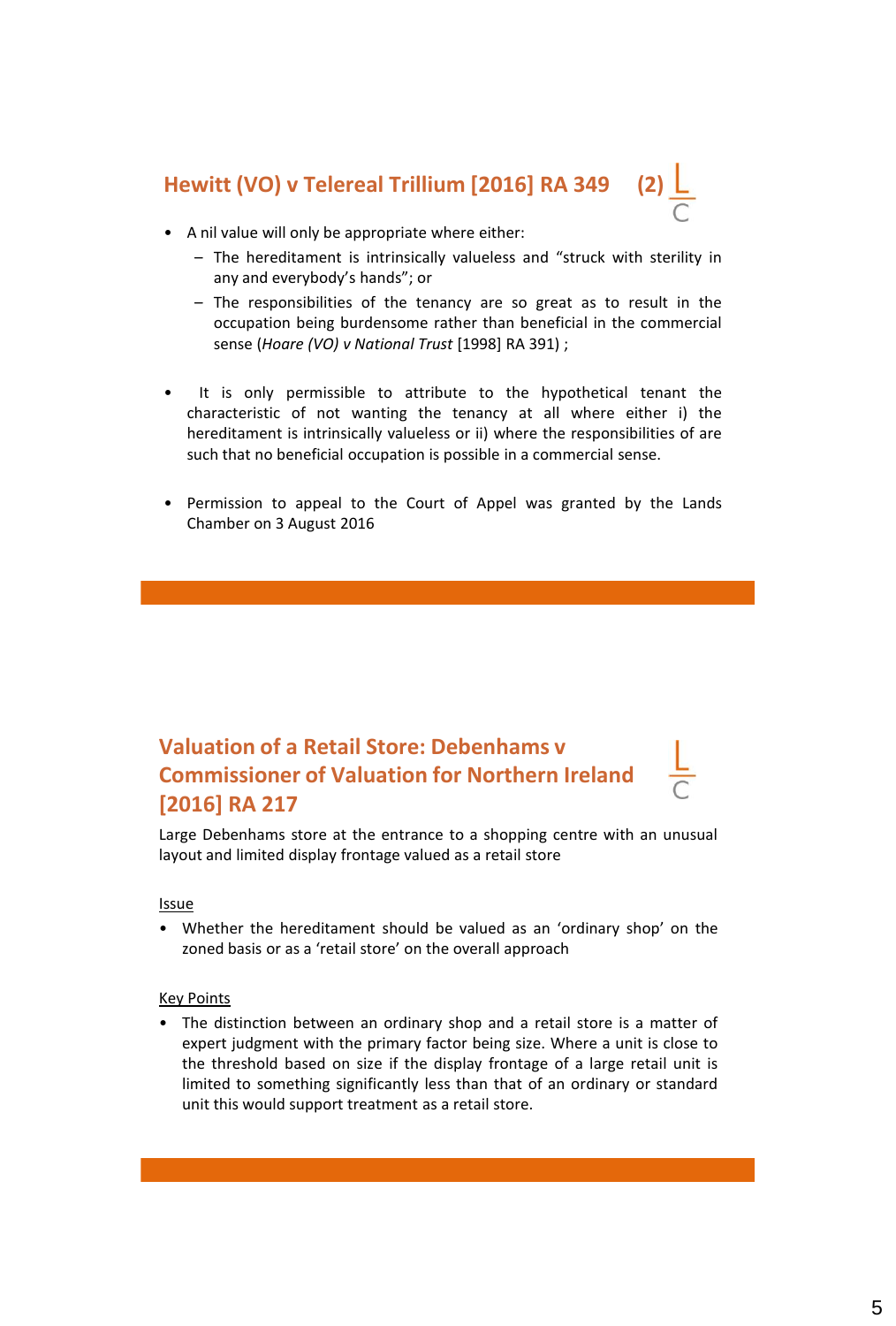### **Costs- No Exceptional Circumstances: Brophy v Simmonds (VO) [2016] UKUT (LC) 0217**

Appeal against the decision of the VTE determined under the simplified procedure. On 16.11.2015 the Tribunal indicated the appeal would be heard on 12.02.2016 and on 22.02.2016 the VO emailed the Tribunal to agree the appeal.

#### Issue

• Whether the appellant was entitled to costs

#### Key Points

- Costs in appeals proceeding on the simplified procedure may only be awarded where there is unreasonable behaviour: para 12.8 Practice Direction
- In most case the simplified procedure is the informed choice of both parties made in the expectation that it is essentially a no costs jurisdiction and that they would have to bear their own costs even if wholly successful.

### **Brophy v Simmonds (VO) [2016] UKUT (LC) 0217 (2)**

- Early settlement of appeals should be encouraged: *McDonough (VO) v O'Keefe* [2015] RVR 385
- The question of whether costs would have been awarded if the matter has proceeded to a hearing is relevant: *Total Fulfilment Logistics Ltd v May (VO)*  [2014] RVR 300.
- 'Unreasonable behaviour' is a high threshold:

*"Unreasonable'… means what it has been understood to mean in this context for at least half a century. The expression aptly describes conduct which is vexatious, designed to harass the other side rather than advance the resolution of the case…The acid test is whether the conduct permits of a reasonable explanation"*

*Ridehalgh v Horsefield* [1994] Ch 205 per Bingham MR

• The VO's conduct was not unreasonable, the merits were not hopeless as the VTE had rated the loose boxes: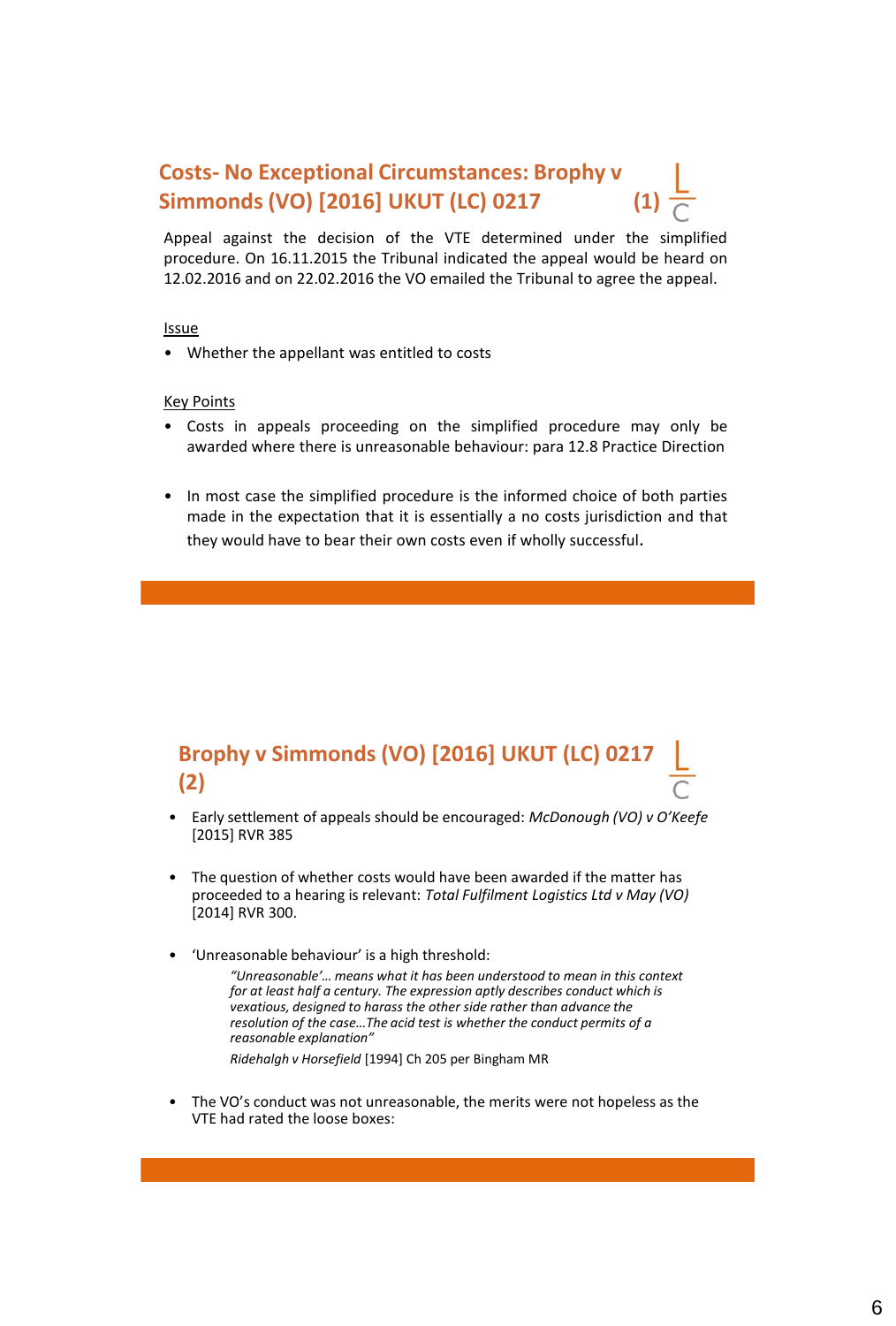### **Valuation of small private independent primary schools: Turnball (VO) v Goodwyn School and others [2016] RA 85**

VO's appeal against VTE's determination that three, small, independent primary schools in North London were to be assessed on contractor's basis of valuation

Issue

• Contractors basis v rental basis – could the VO that there was a rental market in small independent primary schools, and that there was sufficient evidence from that market to enable RVs to be determined in that way for the schools at issue

#### **Determination**

• Appeal dismissed – "*whether looked at as individual items or as a whole, the rental evidence presented by the valuation officer is not sufficient to determine the rateable value of the three respondent schools."*

### **Turnball (VO) v Goodwyn School and others [2016] RA 85**

#### Key points

The Tribunal highlighted:

- potential issues with the reliability of the information provided on the Forms of Return (which asked if the person filling out the form had a connection with the landlord, rather than the tenant);
- the size of the "sample" (12/371); and
- the geographical extent of the 'sample' compared with the number of comparators derived from the same.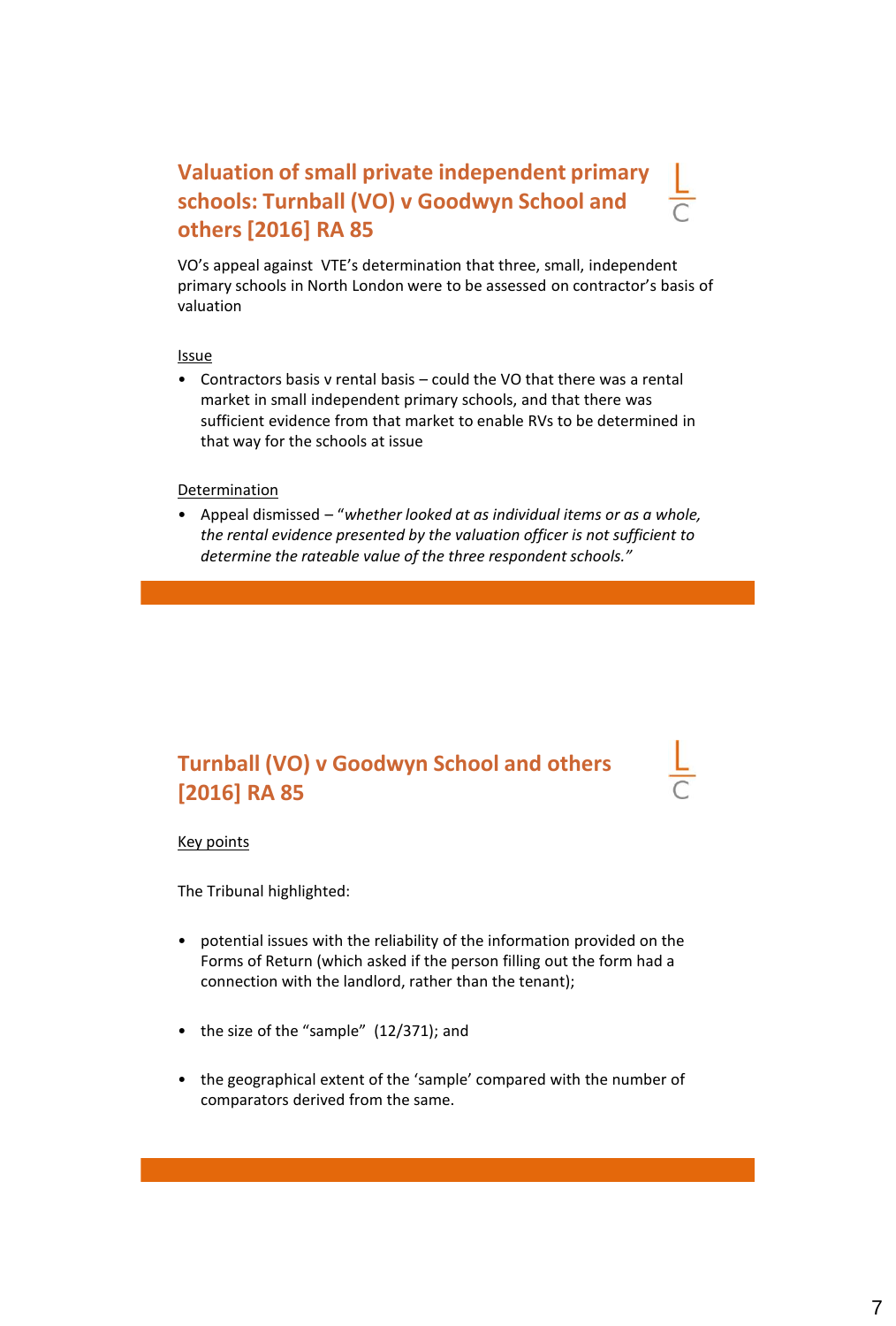### **End-stage allowances reflecting bargaining position between the parties: Celsa Steel (UK) Ltd v Webb (VO) [2017] UKUT133 (LC)**

3 appeals relating to the RV of Tremorfa Steelworks, Cardiff, in the 2005 and 2010 ratings list.

Issue

• Should an additional 15% discount be made at stage 5 to reflect the bargaining position as between hypothetical landlord and hypothetical tenant?

Determination

• Appeal dismissed

### **Celsa Steel (UK) Ltd v Webb (VO) [2017] UKUT133 (LC)**

- No basis for further allowance on grounds of increased costs of operating across two sites
- Celsa was the most likely hypothetical tenant thus "*most of the points taken by Celsa Steel vanish. There is a guaranteed user for the billets and there is no risk that Castle Works will purchase its billet elsewhere. The operation will continue precisely as it did before. We take this into account under the principle of reality …"*
- No additional allowance for imbalance of bargaining power: "*there are many examples under the Contractor's basis where the occupier is the sole possible hypothetical tenant - Sellafield was cited as a prime example. We do not think that that is sufficient to justify a stage 5 reduction"*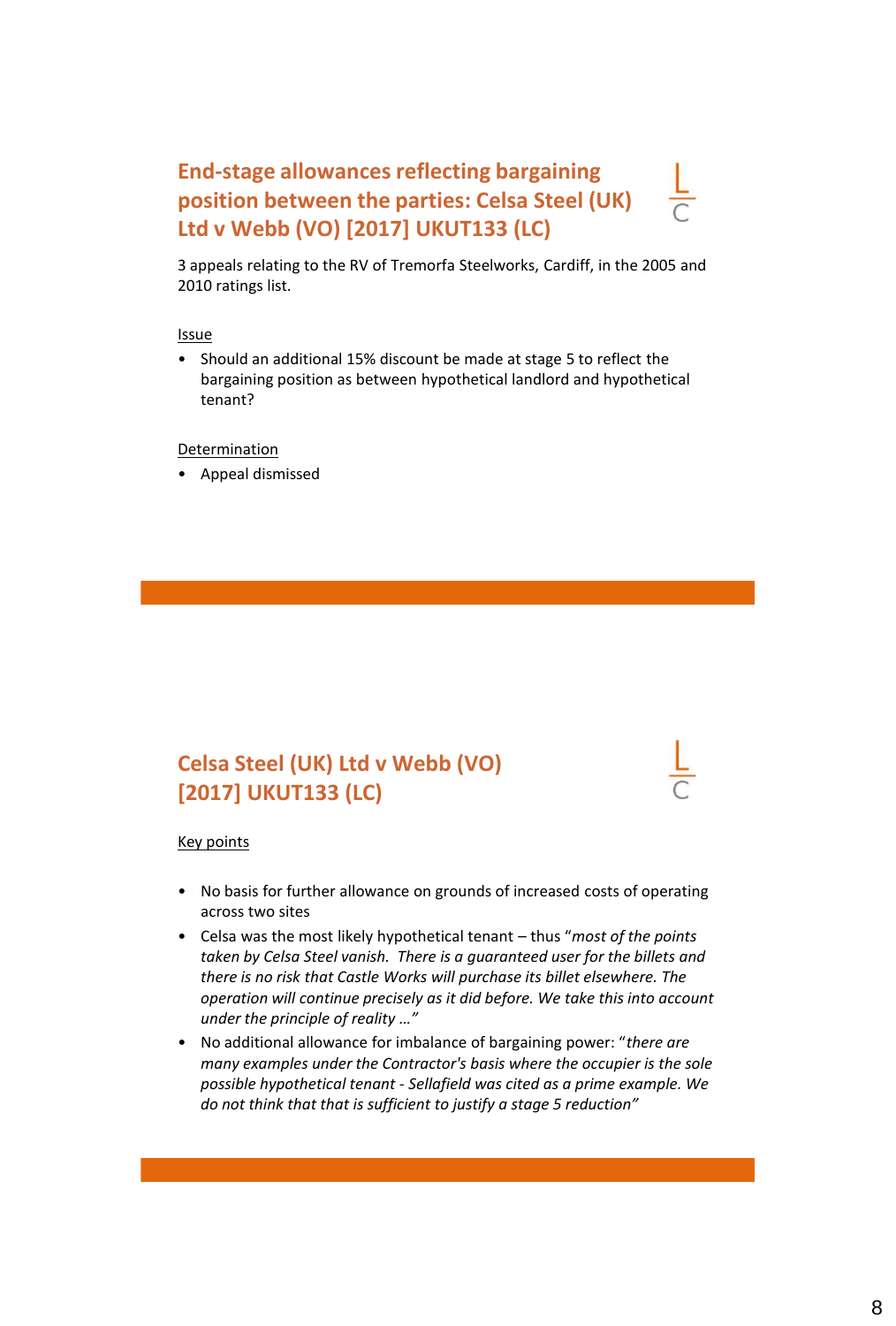### **Assessment of self-catering holiday units: Beaconside Country House & Cottages v Gidman (VO) [2017] RA 61**

2 separate appeals against RV of self-catering holiday units at Beaconside Country House, Bideford, and Stowford Lodge, Torrington

#### Issues

- Working expenses
- Apportionment of divisible balance in light of *Redrose Ltd v Thomas (VO)*  [2015] RA 538

#### **Determination**

- Both RVs reduced on the basis of expenses/costs
- No variation of divisible balance

### **Beaconside Country House & Cottages v Gidman (VO) [2017] RA 61**

- Beaconside Country House
	- Generally, ratepayer's position on costs/expenses preferred
- Stowford Lodge
	- 5,500 was included for cleaning no reason to conclude that less than the' standard, widely accepted amount' (ie 10% of turnover), was appropriate
	- VO's approach to land maintenance costs rejected £20 per week for maintenance of "such an important feature as the grounds" was "entirely reasonable" (if not a little on the light side)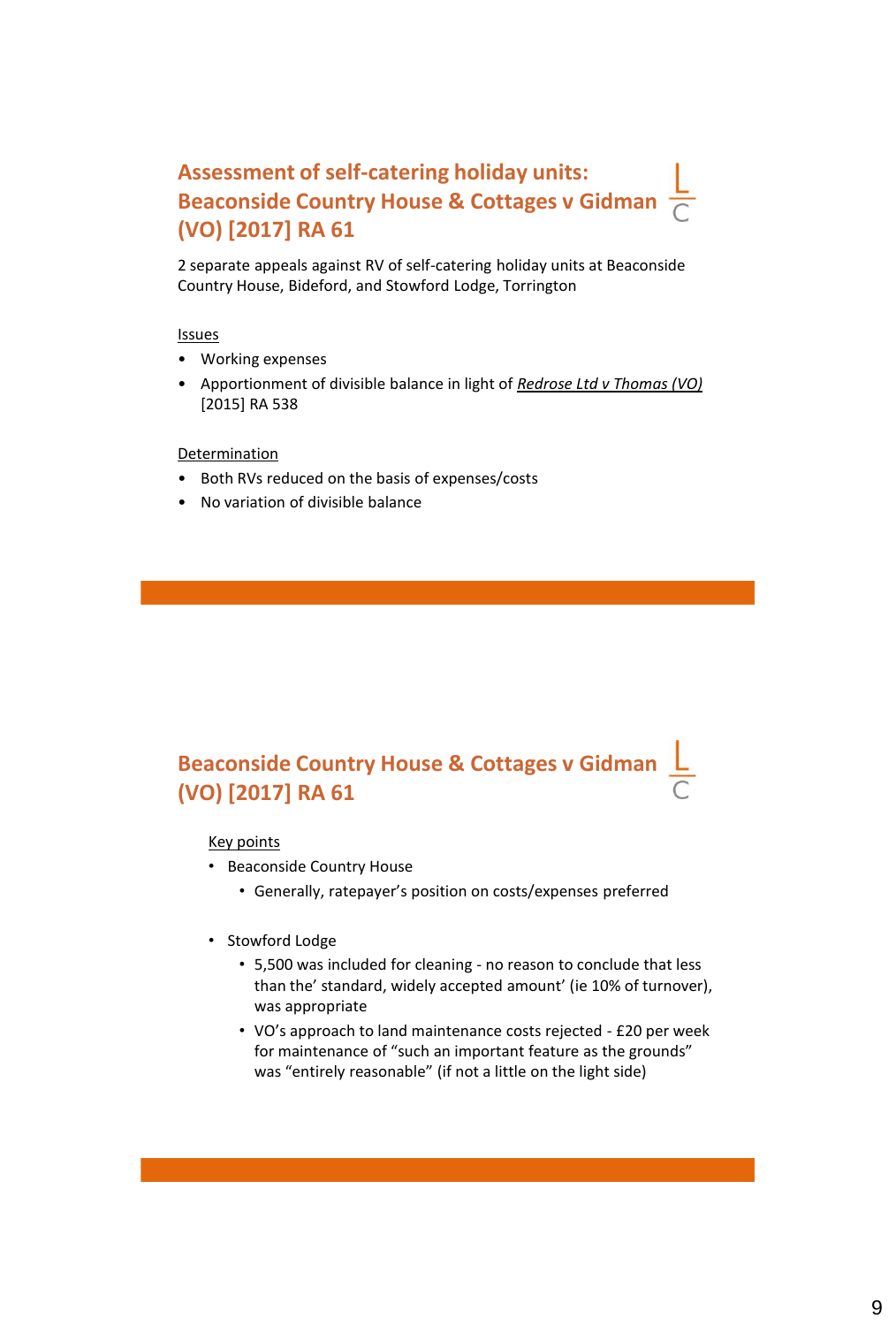### **Beaconside Country House & Cottages v Gidman (VO) [2017] RA 61**

Divisible balance

- A move away from the default 50/50 split
- "*it is necessary in every case, once the FMT and working expenses have been established, to "stand back and look" and to ask what the hypothetical landlord and tenant would agree would be a sufficient return to reward those efforts. The correct answer is unlikely to be the same in every case."*
- *"less than 10% of turnover would seem on the face of it to be an unattractive level of return for the effort required" … "if the additional allowances to the accounts argued for by Mr Morrish and accepted by me had not been incorporated, then it would have been necessary to adjust the divisible balance"*

### **Beaconside Country House & Cottages v Gidman (VO) [2017] RA 61**

"*[62] I would add in conclusion that these appeals, and the tribunal's decision in Redrose, suggest that the adoption of a conventional 50/50 split of net profit before rent without critically considering whether the resulting figure properly reflects the sum at which the hereditament might reasonably be expected to be let from year to year on the statutory assumptions, is unsound. Both Redrose and these appears were conducted under the tribunal's simplified procedure (which is appropriate for cases which raise no issue of valuation principle). It may soon be necessary for the tribunal to address this issue under its standard procedure in order to give guidance on these important assessments."*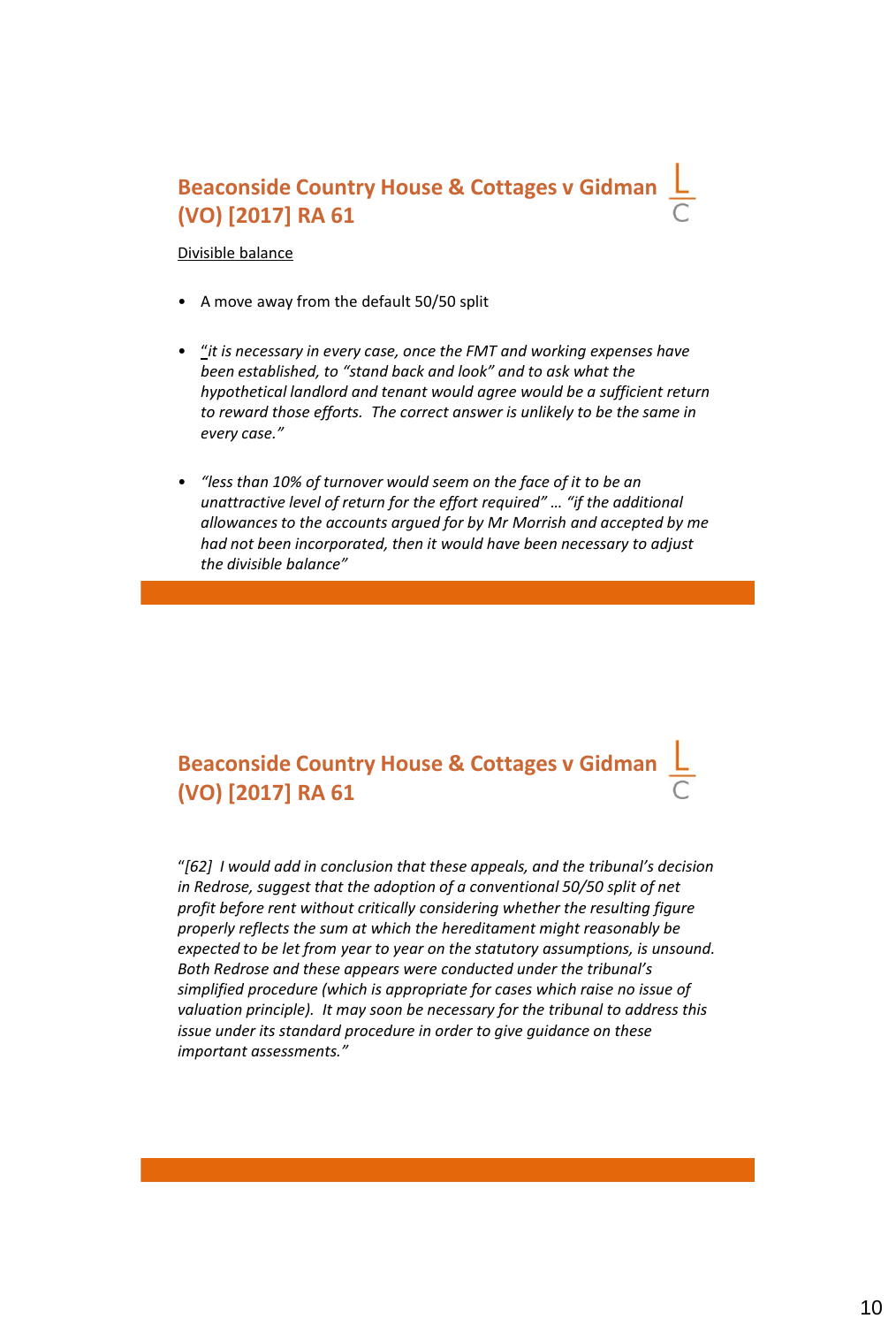### **One hereditament or two?: Clements v Secretar of State for Transport [2017] UKUT 0135 (LC)**

Blight notice served in respect of 3 parcels of land – 2 to the south of Yarlet Lane ("Plot 1"), 1 to the north ("Plot 2"). Plot 2 was included within safeguarding for HS2 Phase 2A. SST contended that the notice was invalid as the parcels of land did not comprise a single hereditament, and served two separate counter-notices (Plot 1 not "blighted land", no "qualifying interest" in Plot 2)

#### Issues

- Did the claimants' land comprises a "single hereditament" within the meaning of Part VI, Chapter II of the Town and Country Planning Act 1990.
- This depended solely on whether the plots were to be treated as a single "hereditament" applying rating law principles.

#### **Clements v Secretary of State for Transport [2017] UKUT 0135 (LC)**

#### Key points

- Plots 1 and 2 did not constitute a "single hereditament" applying the geographical test in *Mazars*
	- no visual or cartographic unity;
	- separated by a public highway;
	- ownership of highway subsoil not sufficient;
	- ducts/calvert through subsoil connecting the plots not sufficient
	- BUT a point which could be considered in the future:

*"We are not persuaded that the examples given in [Mazars] were necessarily intended to delimit the type of link which might satisfy the geographical test. They may have been influenced by the nature of the properties and the land use under consideration. But this point has not been fully argued before us, and must await another case."*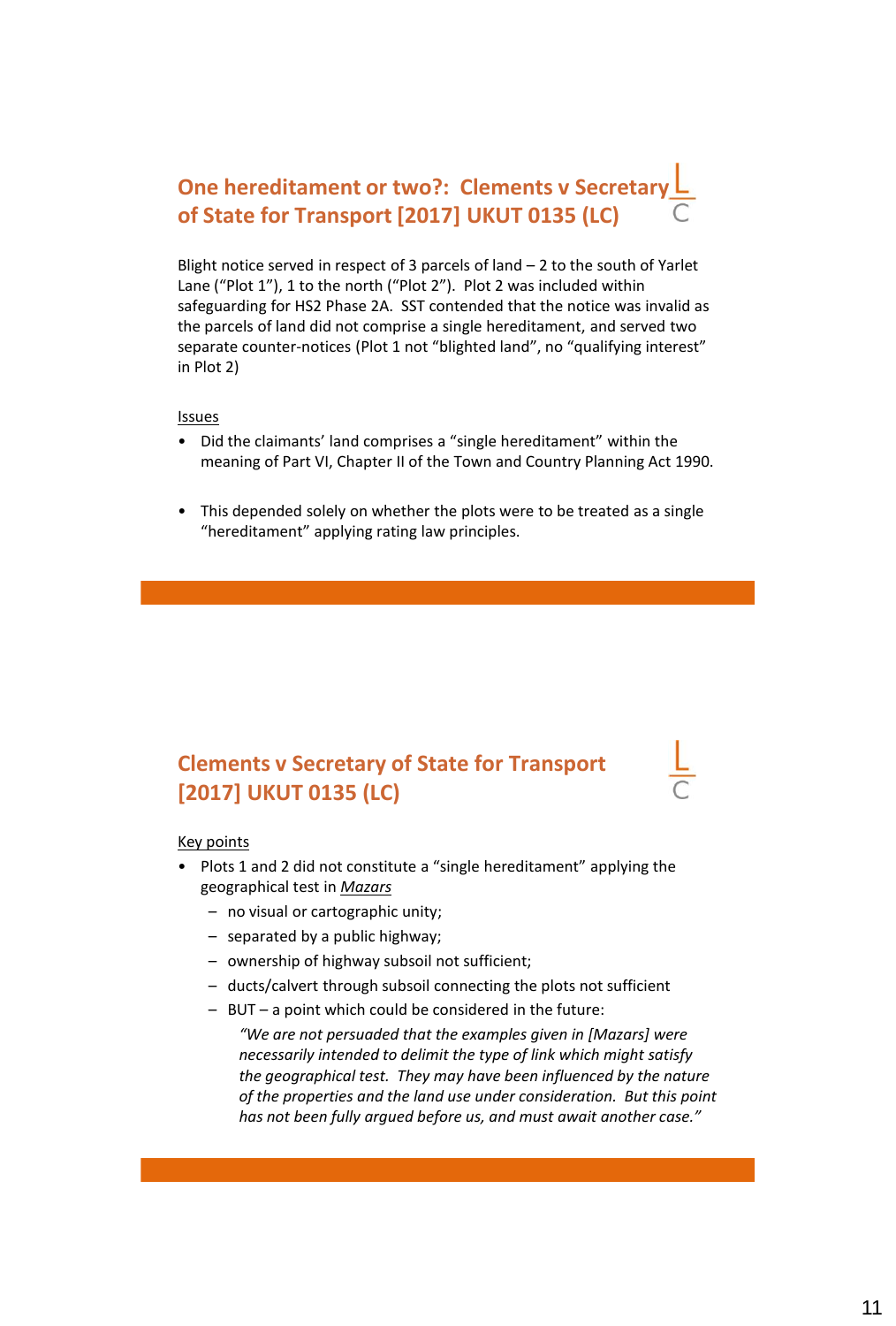### **Clements v Secretary of State for Transport [2017] UKUT 0135 (LC)**

- Plots 1 and 2 did constitute a single hereditament applying the functional test
	- the use of each plot was necessary for the effectual enjoyment of the other
		- Test was "effectual enjoyment" not the more restrictive approach argued for by SST
	- Neither plot was separately lettable for the purposes for which it was currently used
		- User limb of *rebus* principle applied to "separately lettable" test
		- "separately lettable" criterion applies to each of the separate areas of land under consideration - not just one of them

#### **Potential developments in 2017**

- Further consideration of *Woolway v Mazars*
- HR compatibility of retrospective alterations to the list?
- Unusual properties further guidance from UT?
- Revisiting the approach to divisible amount post *Redrose*?